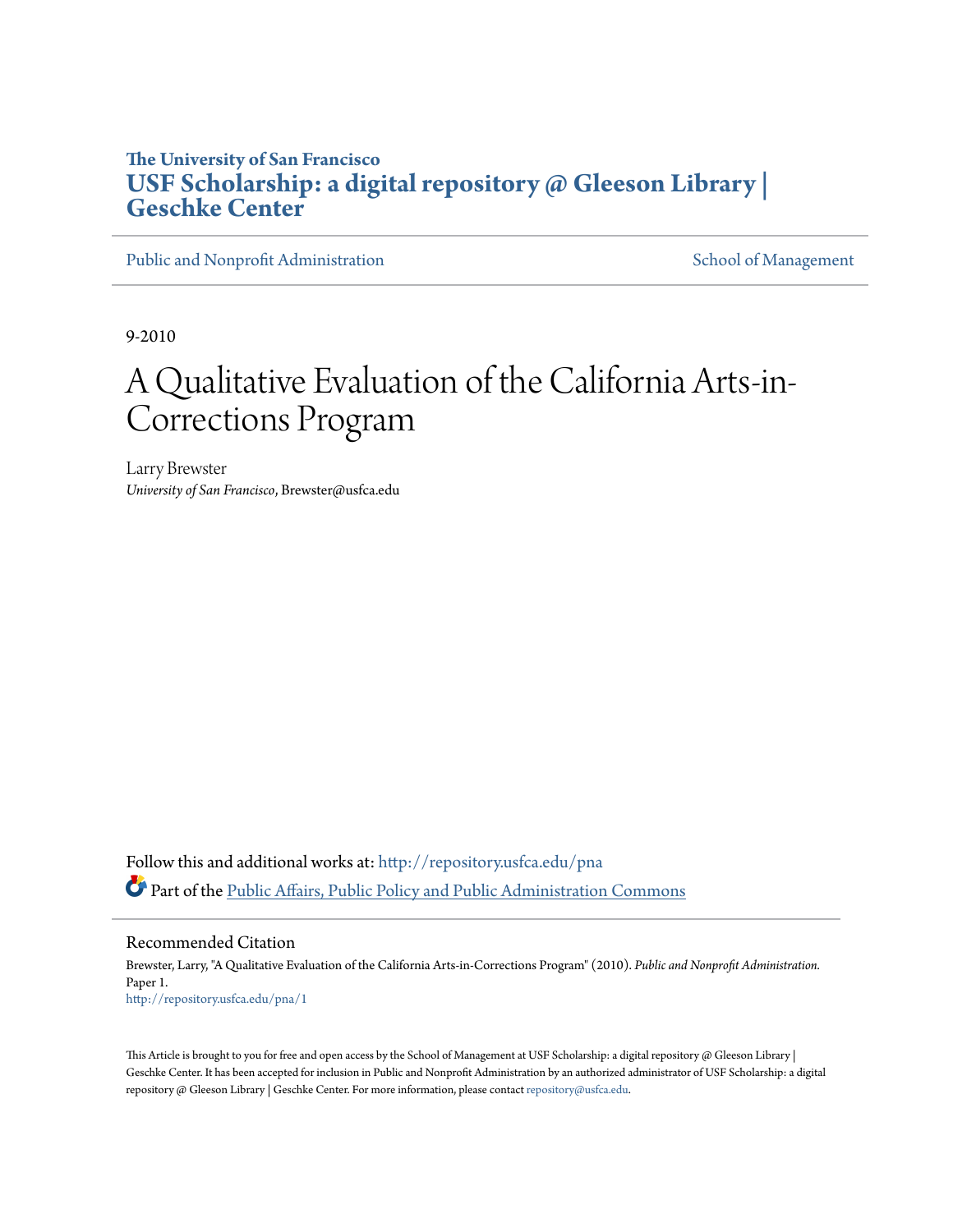# **A Qualitative Evaluation of the California Arts-in-Corrections Program**

#### **Larry Brewster**

The University of San Francisco

## September 2010

Brian's life shattered when he was arrested, convicted of second degree murder and sentenced to fifteen years in prison at the California Medical Facility in Vacaville. At the time of his arrest, he was a successful account executive for a large electronics company in Sacramento, California. His fall from the world's main stream to the cold, drab depths of prison life was abrupt. His former "straight" lifestyle had not prepared him to cope with the hard edged realities of prison.

Struggling to get a foothold in the prison pecking order, he fell deeper and deeper into the lifestyle and "survival of the baddest" mentality of the hardcore prisoners. A drug teetotaler before his incarceration, Brian learned about mainlining "crank" and "smack" from his fellow inmates. He learned about prison gangs and games like harassing prison punks and sissies. He began fitting in too well. "I was getting into a subculture I didn't want to be in," Brian said, while rolling up his sleeves to show the indelible marks that subculture left on his body--dark, angry, hand-size tattoos covering his biceps. "I was sitting back doing nothing," he said. "I was looking at doing a lot of time. I was going downhill fast, depressed and lost in a world that was alien to me." (Interview, 8/12/09)

Brian is now out of prison and working. He attributes his survival inside the walls and his eventual success on the outside to the California Arts-in-Corrections program. Brian tells it this way. "Prison arts was a salvation for me." Wanting to escape the uglier side of prison life, he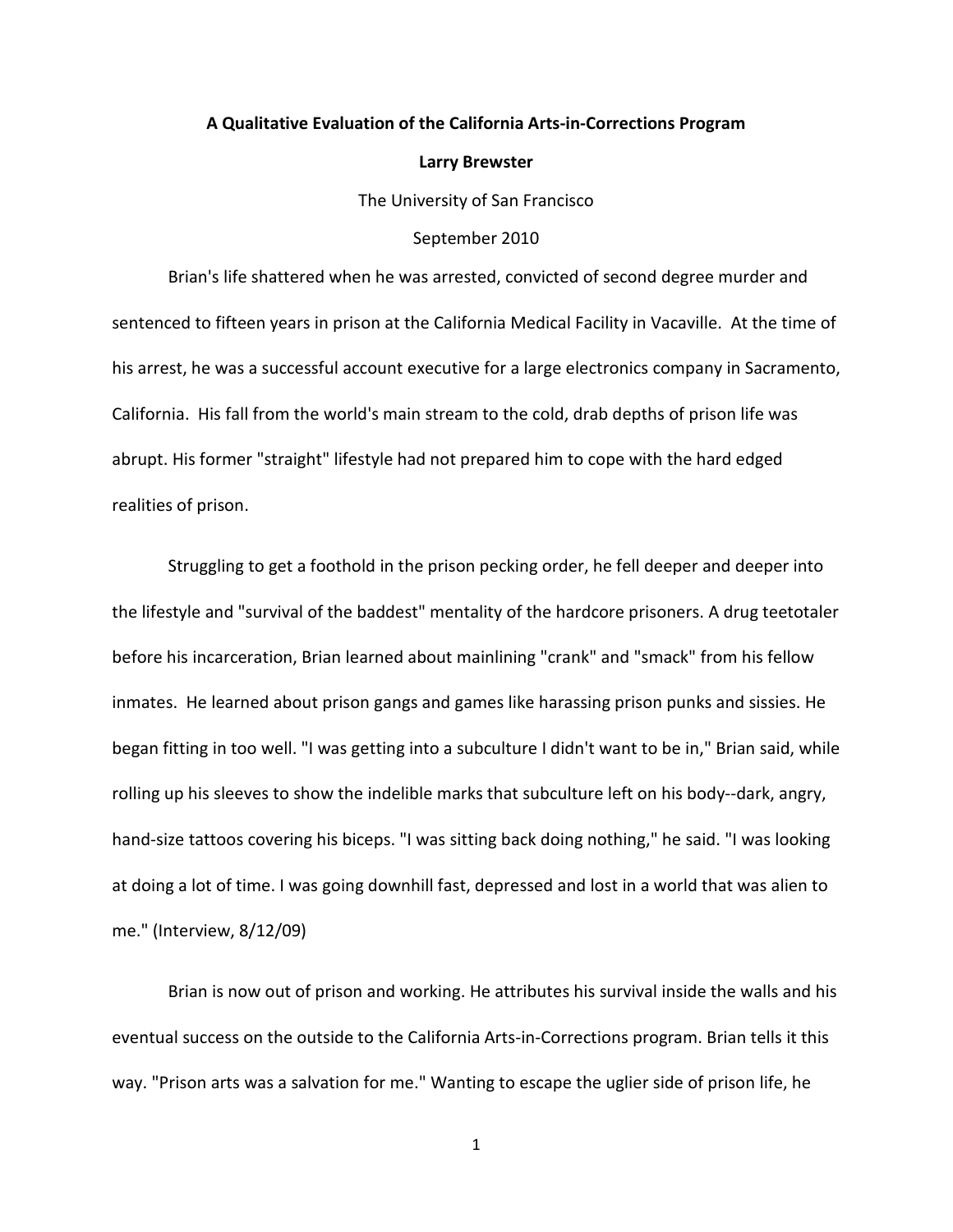asked fellow inmates and prison officials for help and they directed him to Arts-in-Corrections. The program, he found, was one of the few places his desire to better himself fit in. Today Brian considers himself an artist, even as he makes his living as support staff in a medium sized company. He became expert in the lost wax technique of metal sculpture. He creates brass sculptures and sells them to augment his income. "I'm not religious at all, but getting involved with Arts-in-Corrections was akin to being a born again Christian. I did good time when I joined the program, became a model prisoner, and continue my art now that I'm a free man. Doing my time in prison became easier and more meaningful as I studied sculpting and mastered my art. I am forever grateful." (Interview, 8/12/09)

Cole was sentenced to prison for second degree murder in his eighteenth year of life. He is nearing forty and hopes one day to work with at-risk youth. At the age of twenty-nine and in his twelfth year of incarceration he signed up for Arts-in-Corrections in search of greater opportunities to better himself. He already had found Buddhism and was taking lower division college courses. He writes, "if I wanted something more in my life, even while in prison, I had to get off my ass and take a risk. I would like to say I knew what I was doing and that I wasn't scared, but that would be a lie." (Personal letter, 7/10/09) Through the program he learned he could paint quite well and that he was a gifted writer.

"A forty-three year old biker from San Diego serving a life sentence gave me my first set of acrylic paints. AIC held annual art auctions to benefit local charities. We chose to support the Antelope Valley Children's Center. Every painting we produced, we gave away to the auctions. I never thought that painting could lead toward self-awareness,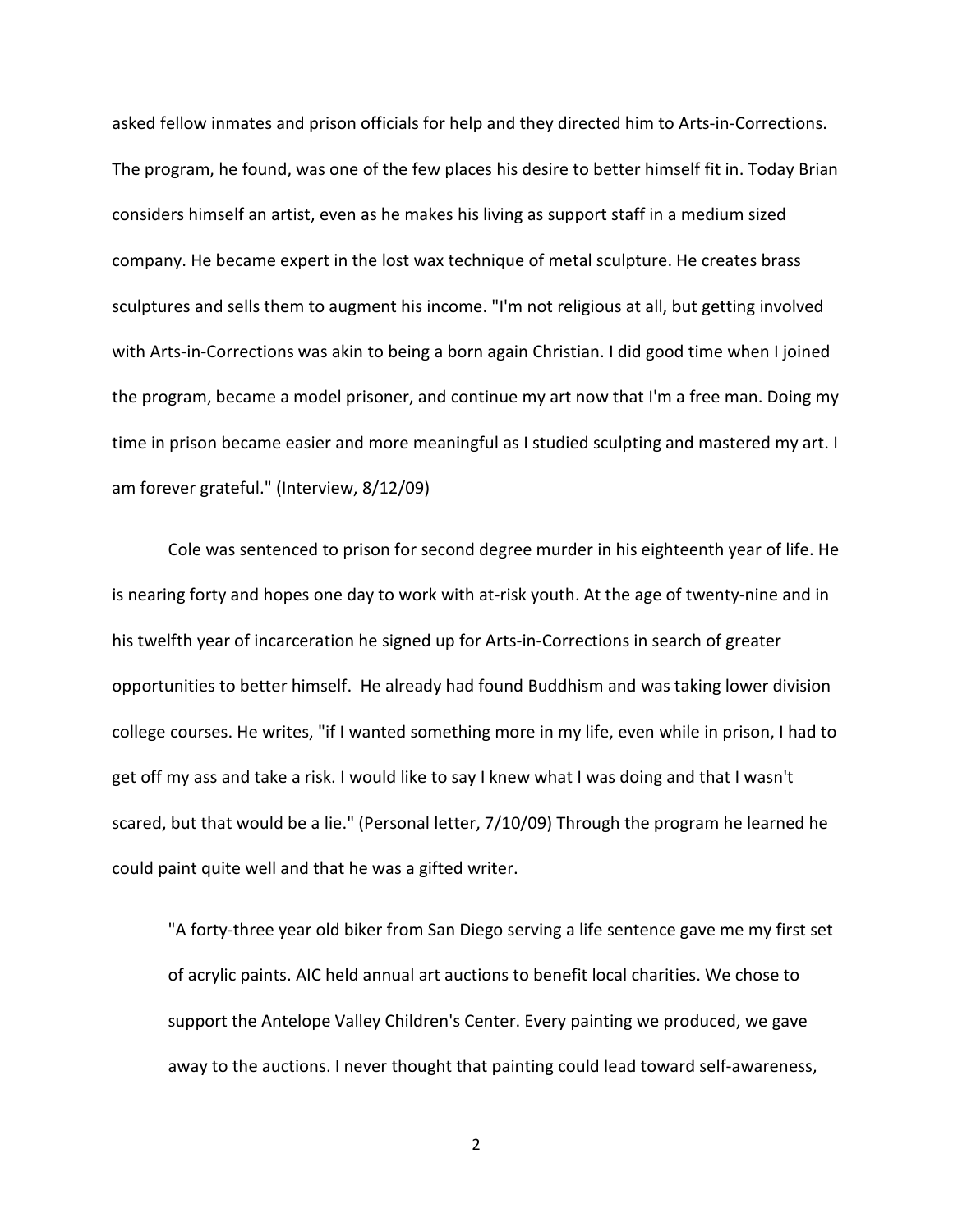but the practice of spending hundreds of hours on a painting only to give it away to benefit others really bit deep into my closely held selfishness.

Through Arts-in-Corrections, I began to interface with members of the public. The artists who came in to teach various classes brought with them their own brands of outreach, and these classes became like a therapy for me. One teacher used painting and drawing to teach patience and perseverance. The blank white canvas can intimidate even the most confident artist, and the problems that arise in every painting must be solved with patience and an emotional learning component that only can be accessed through the creative experience. Later, I discovered that I had a knack for teaching, and in the budgetary deserts of the last decade, I have consistently taught beginning and intermediate painting and drawing to other prisoners." (Personal letter, 7/10/09)

Art in one form or another always has been a part of prison life. Tattoos, music, novels, poetry, plays and political treatises come to mind. What is new to the prison experience beginning in the 1970s is formal arts programming designed to meld the creative impulses of many inmates with the fine arts model of quality, inspiration, and discipline. While it is naive to believe that the creation of art alone markedly alters an inmate's value system, we know from experience that each step forward in the personal struggle for mastery and completion in the artistic process can be a small down payment in the progress towards a new and solid sense of respect for oneself and one's fellows.

## **The California Arts-in-Corrections Program**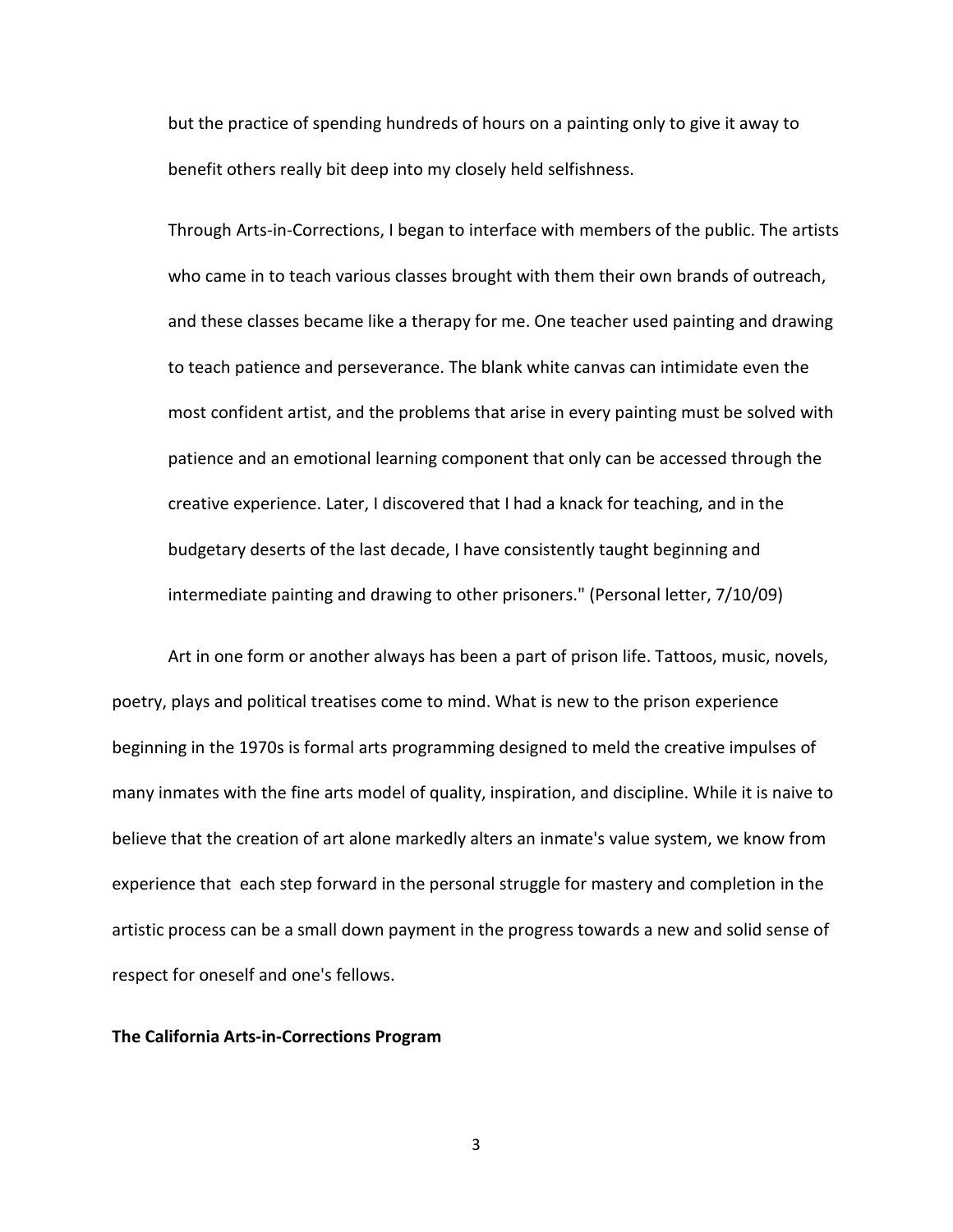California was the first state to administer a professional arts program throughout the state's prison system. Arts-in-Corrections was the largest institutionally-based arts program in the country. The program was supported by state dollars from the budgets of the California Department of Corrections (Rehabilitation was added to its title in 2003, the same year funding for the program was significantly reduced), the California Arts Council, and by foundation grants administered through the William James Association, a nonprofit based in Santa Cruz, California. The program founders, Eloise and Page Smith, envisioned that only working, professional artists would administer and teach in the program. They believed inmate-artists would benefit both from the expertise of working artists and as examples of achievement. Simply put, the Smiths thought it essential that inmate art students be exposed to professional artists as models of commitment, hard work, self-discipline and independence.

Eloise, herself an artist, imagined the prison art class as a place where possibility, choice and skill are rewards for those who accept personal responsibility for their own artistic success or failure. Arts-in-Corrections inmates had to commit to a work personified by the persistence and quality of the artists who came to share their skills. Through their hard work and guidance from their instructors, inmates learned, and the more they learned the greater their investment in the triumph or failure of their efforts. For many inmates this was a new experience. For some, the opportunity to experience the exercise of creativity opened a door, albeit often a back door, to the development of a personal sense of self-worth which is quite different from the one being imposed upon them behind the walls.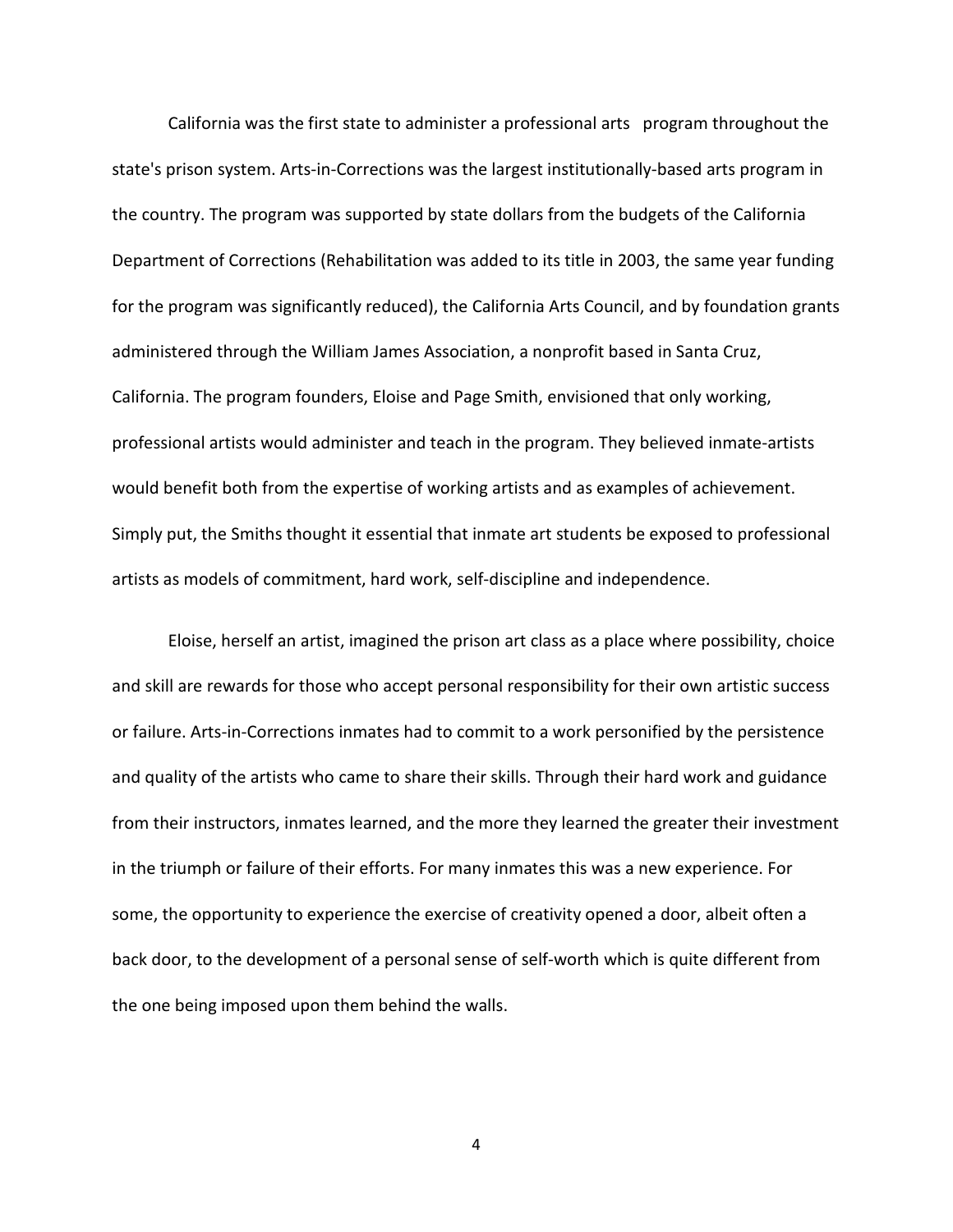The idea behind Arts-in-Corrections was conceived in 1975 when Verne McKee, an inmate at the California Medical Facility, a state prison in Vacaville, California, had a chance meeting with Eloise Smith, who at the time was director of the newly formed California Arts Council. She was at the prison to judge an inmate art show, and McKee asked her whether there was some way she could help get professional artists to teach inmates inside the prison. That conversation set in motion events which led first to a small, grant-funded experiment at Vacaville and administered by the William James Association, then to a Department of Corrections funded project at six facilities, and finally to a state-wide program which earned national acclaim for artistic achievement and for a remarkable influence on inmate behavior. The experiment offered Eloise the opportunity to test her hypothesis that an inmate could improve his self-esteem and thus, his behavior, by replacing his lost physical freedom with an inner freedom gained through the discipline and rewards of art. She proposed a curriculum in the visual, literary and performing arts which would "provide an opportunity where a man can gain the satisfaction of creation rather than destruction."

The three-year pilot program at Vacaville was called the Prison Arts Program (1977- 1980). The program was renamed Arts-in-Corrections at the time it received state funding and expanded to other prisons. AIC enjoyed a successful run from 1980 to 2010, when the California State Department of Corrections and Rehabilitation eliminated the program in partial response to the ongoing state budget crisis.

The primary mission of Arts-in-Corrections was to provide inmates with diverse opportunities to perfect their artistic skills and personal vision through instructional workshops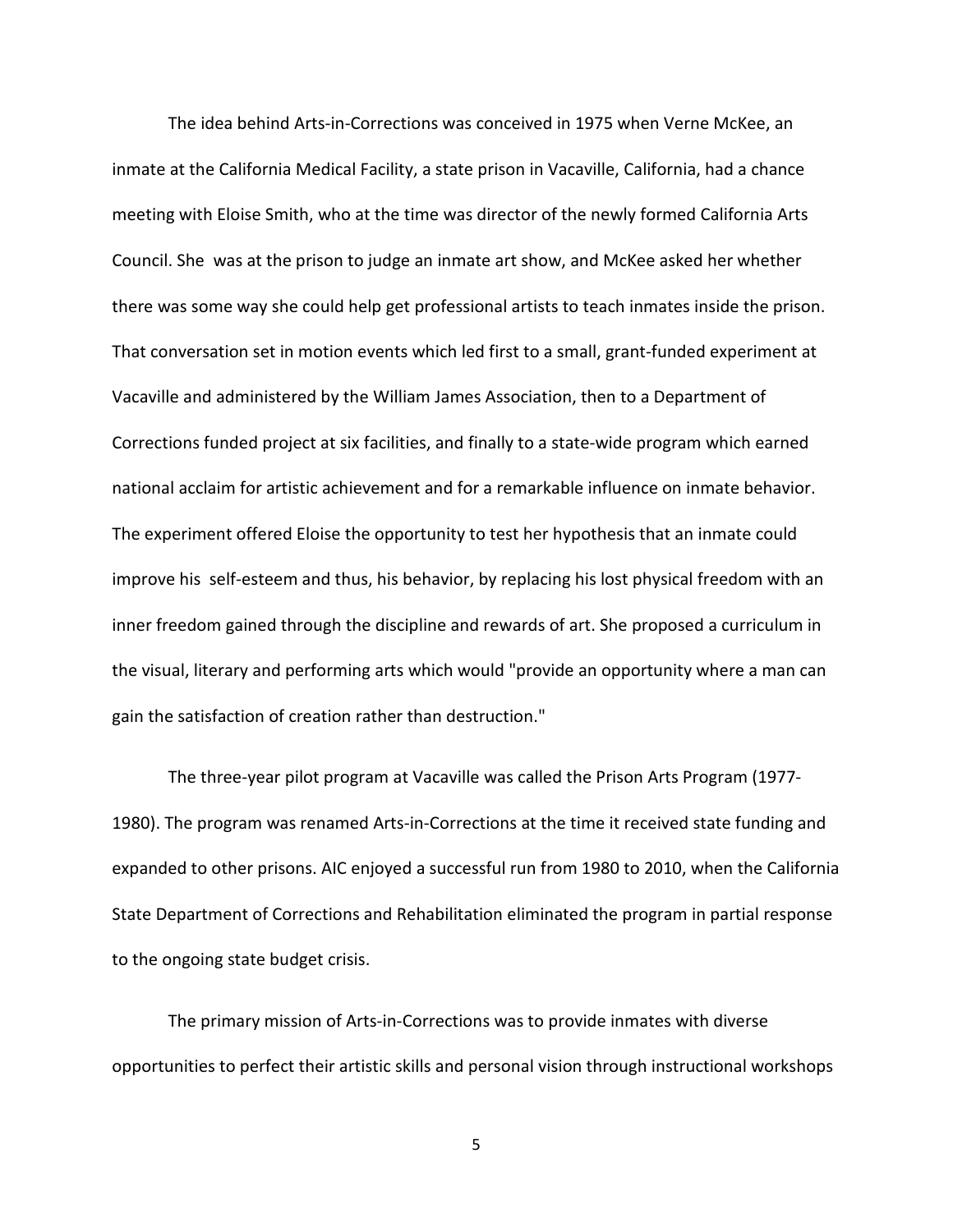in the arts taught by professional artists who exemplified the fine arts model of quality, discipline and inspiration. Through the artistic process, with its focus on creative problemsolving and mastery of various art disciplines, it was expected that inmates would develop positive self-images and increase their self-esteem. Furthermore, inmates were encouraged to communicate through their art with the outside community by participation in communityservice projects and victim's rights workshops. The program also offered inmates meaningful work incentive positions. (Brewster 1983)

 To the extent possible, AIC classes were run as if the setting were an art school, not a prison. Inmates in poetry class, for example, published anthologies and chap books. Musicians and actors put on productions for audiences at the institution. Painters submitted their works for consideration in juried contests and exhibition. During AIC's thirty year run, several thousand inmates received tens of thousands of hours of art instruction from hundreds of artist-instructors. Other benefits were derived from the establishment of institutional beautification and community service art projects, including annual fundraisers in support of children whose parents are incarcerated.

## **Program Evaluations: 1983 and 1987**

While it is difficult to measure the impact art programs have on social institutions, nevertheless, efforts have been made to evaluate the California Arts-in-Corrections program. This author conducted a cost-benefit analysis of AIC in 1983. The study found the program to be cost-effective as measured in societal, taxpayer and individual benefits. (Brewster 1983). Furthermore, there was a significant reduction in disciplinary actions among the inmates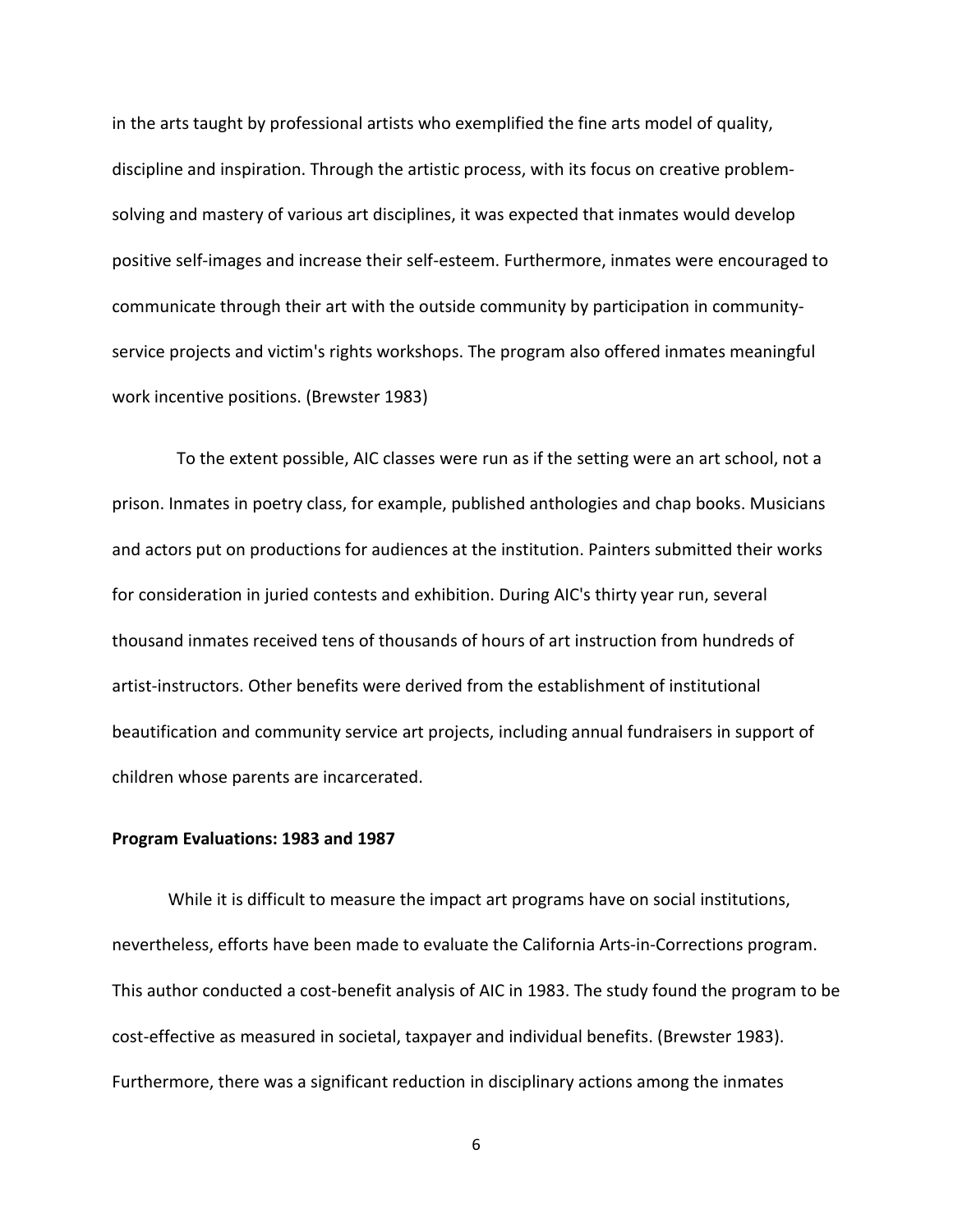participating in the program (between 75% and 81% reductions in prison infractions depending on the facility). Most corrections officials interviewed for the study were supportive of the program primarily because it resulted in dramatic reductions in prison infractions such as violent behavior and drug taking.

By 1987, there was a sufficient number of ex-cons who had participated in the program to justify a study of the program's effect on parole outcomes. The study compared a sample of AIC participants with all California Department of Corrections parolees. Results showed that the AIC participants had a significantly higher percentage of favorable outcomes than the CDC total population studied for the same time periods. For example, six months after parole, Arts-in-Corrections participants showed an eighty-eight percent rate of favorable outcome as compared with seventy-two percent rate for other CDC parolees. One year after parole, those who had participated in Arts-in-Corrections had a favorable rate of seventy-four percent while that for CDC parolees was only forty-nine percent. Two years after release, sixty-nine percent of the AIC ex-cons retained their favorable status in contrast to forty-two percent for all other parolees. (William James website)

# **Qualitative Evaluation of AIC**

Arts-in-Corrections is thirty-years old and in that time thousands of inmates have participated in the program, and many have left prison and returned to their communities. In 2008-2009 in-depth interviews with former AIC inmates were conducted in an effort to evaluate the impact of the program on their lives while incarcerated and since their release. We wanted to learn if the program positively influenced their self-esteem, work ethic, and self-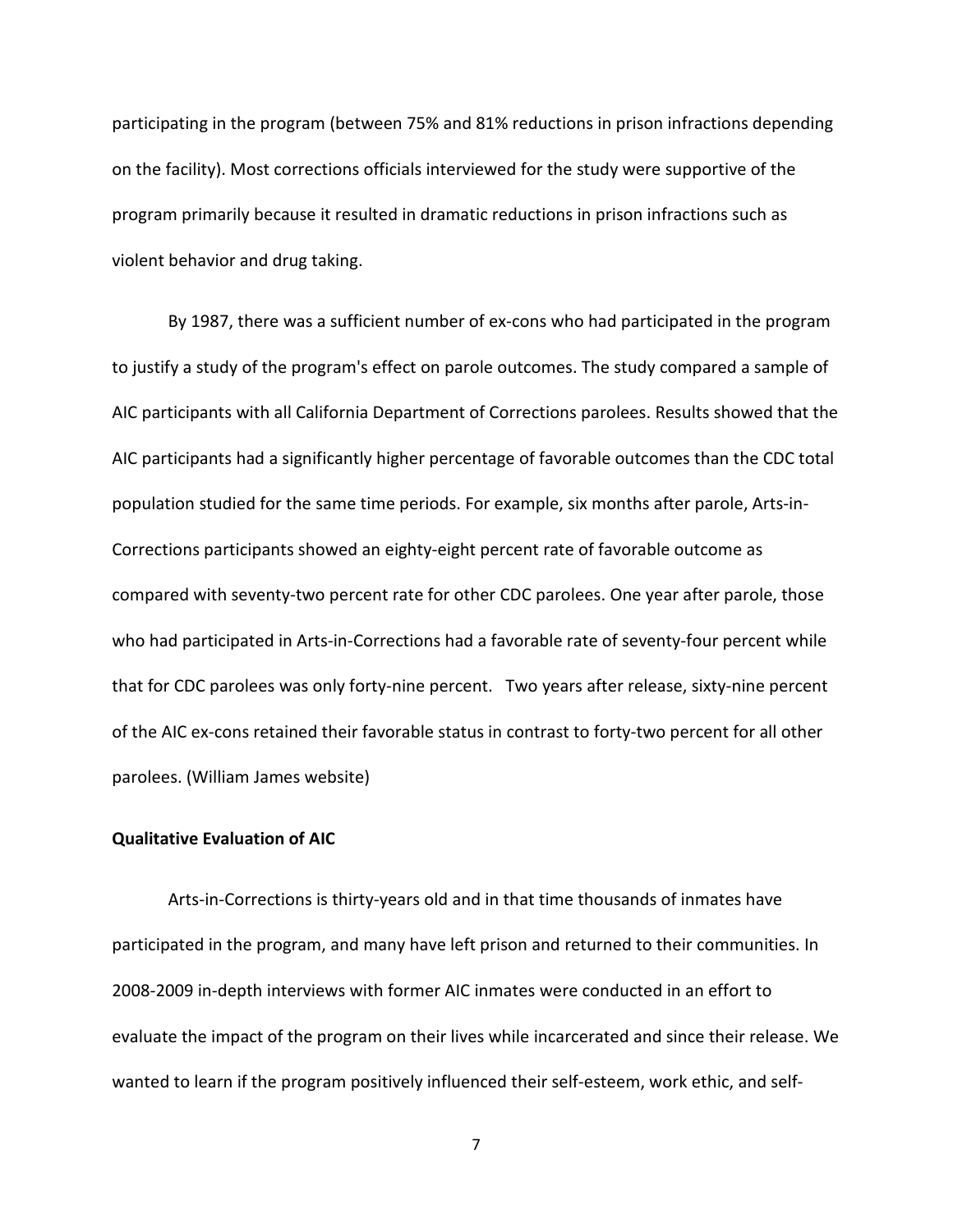identity. Although it was never the goal of AIC to prepare inmates to make a living through their art, nevertheless some earn at least a partial living through their art and many others continue to work at their art.

Twenty male and two female ex-cons were interviewed. Three classes held at San Quentin State Prison--writing, print making and painting--were observed and participating inmates were interviewed. The interviews averaged one-and-a-half hours. The participants ranged in age from thirty-seven to sixty-four. The crimes committed included possession and sale of drugs; first-and second-degree murder; vehicular manslaughter (drinking and driving); robbery and sex offenses. The interviewees were incarcerated in one or more of the State prison facilities for a period of five to thirty-eight years, with a majority serving between eight and twelve years. All but one of the respondents has been out of prison for at least seven years, and two for more than fifteen years.

Most were first incarcerated in their late teens or early twenties and had been raised in dysfunctional families in poor or working-class neighborhoods. The interviewees included Hispanics, African-Americans, Caucasians and a Japanese woman. Two were college educated and older at the time of their incarceration. Several pursued other educational and vocational opportunities while incarcerated. Only three of the respondents were free of alcohol or drug addiction at the time of their arrest and conviction. A few of the musicians and two writers received formal training prior to their incarceration and participation in Arts-in-Corrections.

The men and women interviewed are a diverse group, although they are not a representative sample of former AIC inmates. They readily agreed to be interviewed with the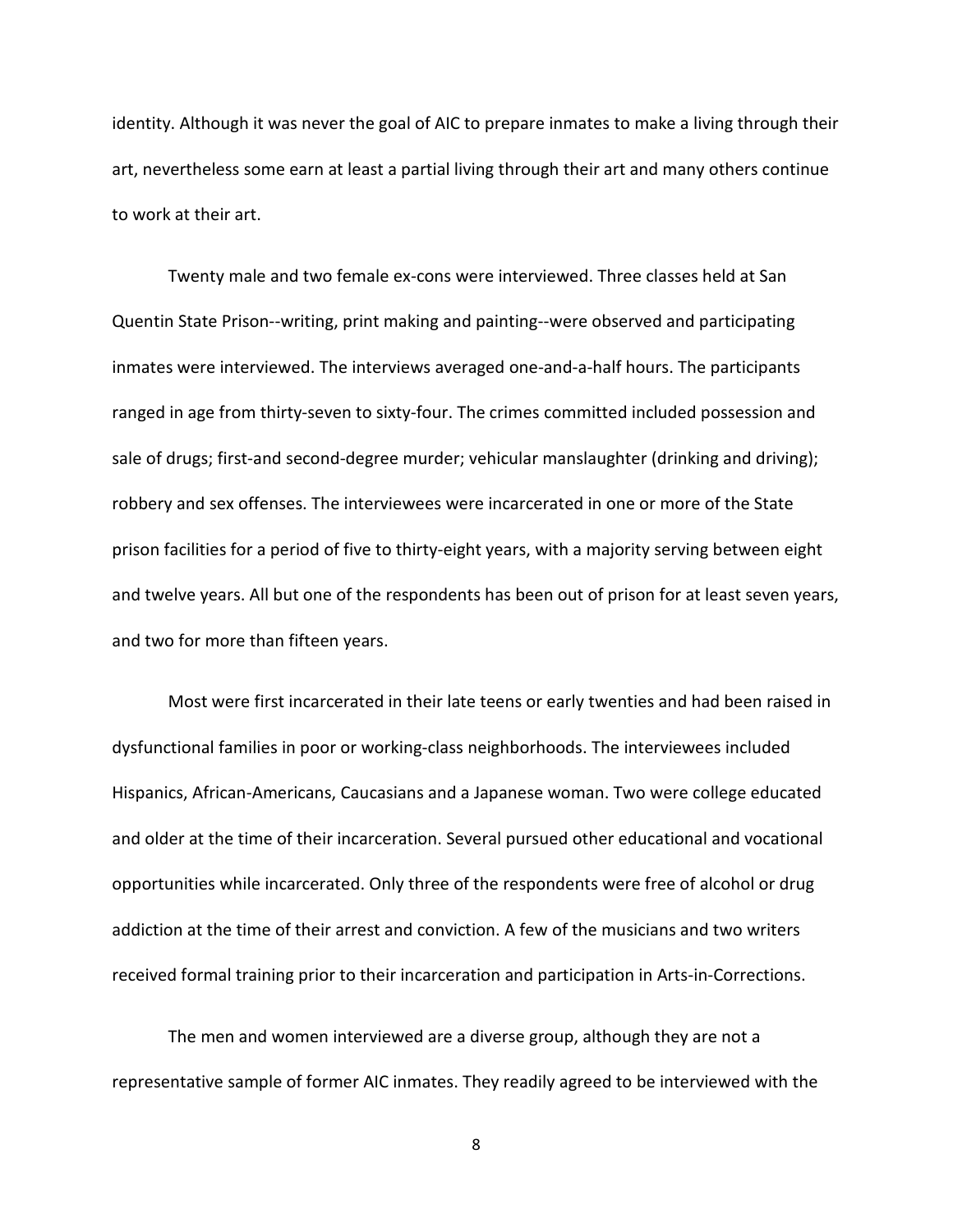promise of anonymity. They were forthcoming about their personal and family histories, the reasons for their incarceration, and the impact of AIC on their lives.

## **The Findings**

# **Working at Their Art: Self-Discovery and Esteem**

I heard over and again from the ex-cons and current inmates that Arts-in-Corrections taught them how to work at their art with a sense of purpose and focused discipline. The ultimate prize for most of these men and women was earned self-respect, human dignity, selfesteem, and self-discovery. They attribute much of their success to AIC and to other educational and training programs they pursued while in prison. They offer themselves as evidence that rehabilitation is possible. A surprising number of the interviewees (7) are earning a part or all of their living through their art. Their professions include magician, guitar, cello and violin makers, musicians, sculptor, writer and painter. One ex-con wrote to Claire Braz-Valenine, a long-time writing instructor in Arts-in-Corrections, thanking her and reporting on his success since leaving prison.

I took a course in writing at Soledad where you were an instructor. I would like to thank you! I have used the things you showed me to go on to a great career in the motorcycle industry. Much of the work I do involves writing ads and scripts for the sales department. I also have been doing some minor writing and have had three of my stories published. I now own my own home and will be starting a motorcycle shop next year. I took your classes in the mid-1990s and wouldn't expect you to remember me but I thought you might like to hear of 'one that got away!' (from the system that is...). I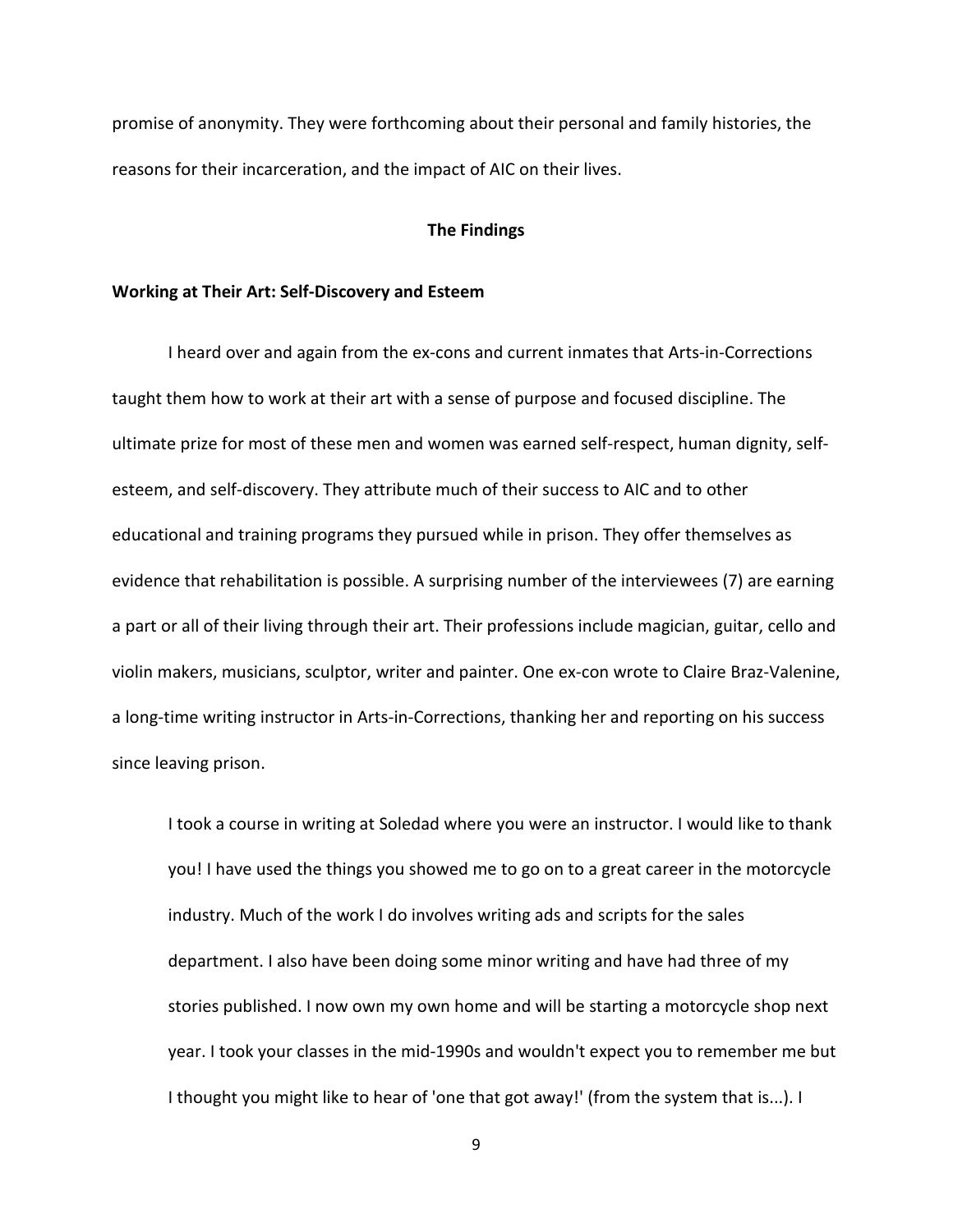truly believe you were partially responsible for my success. (Claire Braz-Valentine shared this letter on the condition the author remain anonymous.)

Jake, an African-American raised on the mean streets of East Los Angeles, learned sculpting while inside and now makes his living as a sculptor. He explained what the artistic process meant to him while incarcerated.

When you are doing your art, you don't care if you are locked down for months if you have materials and your imagination. When you work at your art, you are meditating. You are focused, able to shut out the noise and fear of prison life. You turn off the monkey mind and you no longer think about the streets or fear or girls. You get focused and quiet all the chatter, because you have found another way to be free. That's what the Arts-in-Corrections and my art gave to me, another way to be free; to reach our calm state of mind. (Jake. Personal interview. 27 September 2008)

Megan was first sentenced in 1987 for possession of heroin, and embezzlement. Her life Her life spiraled out of control after the death of her seventeen year old daughter who died of Hodgkin's disease. Megan holds a Bachelor's degree in English from UC Berkeley and her father was Chair of English at a northern California state university. Until her daughter's death, Megan held well-paid and highly responsible positions in business. Her dream, however, was to write. Unfortunately, her father's critical and disapproving nature intimidated her, preventing her from putting pen to paper. Ironically, her incarceration and involvement in Arts-in-Corrections enabled Megan to find her voice as a writer.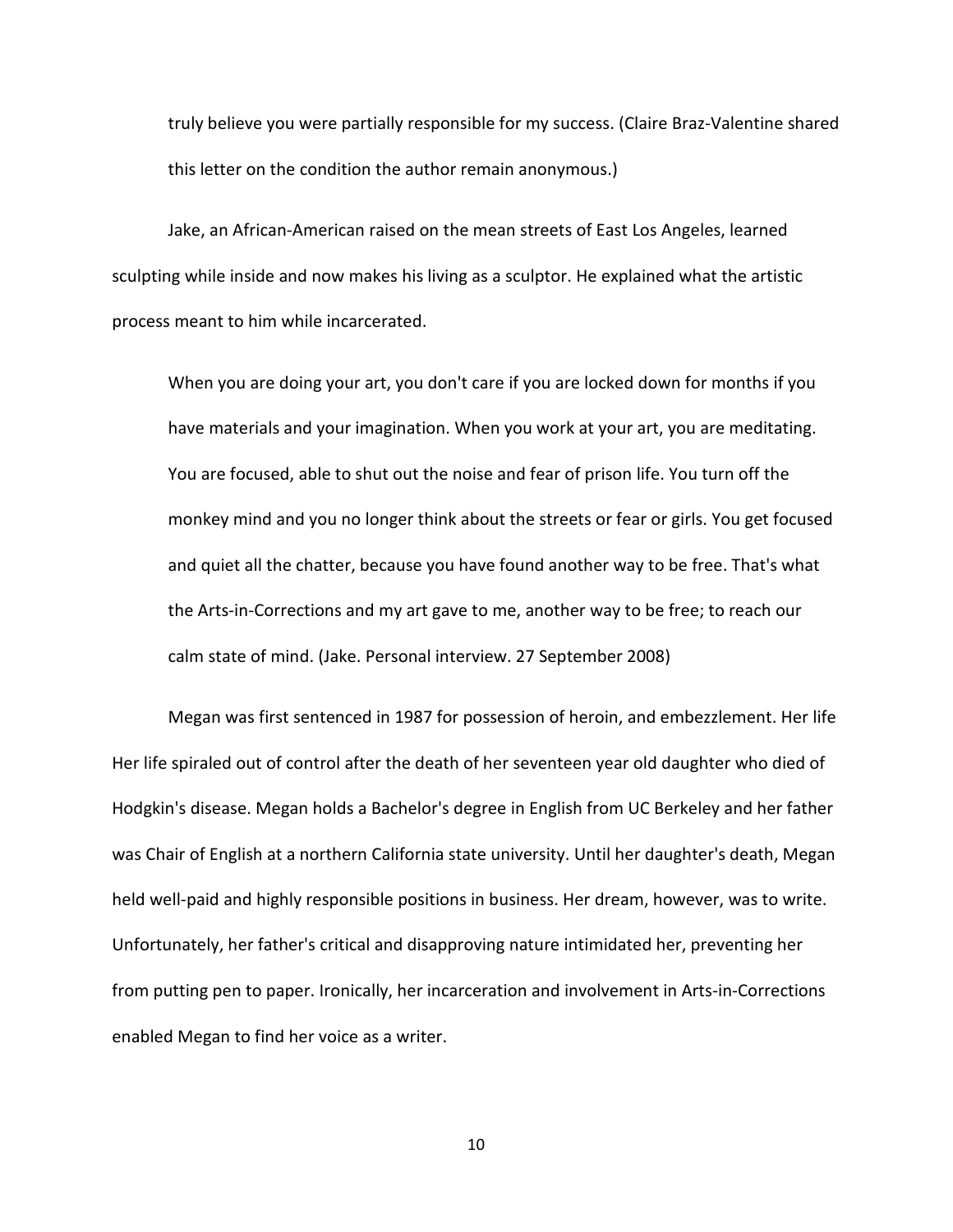She beautifully expresses a longing for the approval and love of her father in an untitled poem she wrote and published as a student in the AIC program.

> When I was pre-preschool, I told my father that I loved him He replied, "Likewise, I'm sure."

I told my father that if I was rich, I would give him all my money.

He replied, "It is--if I **were** rich, Megan."

Late one night, I crept into my parents' bedroom and whispered,

"Daddy, I snuck in here to kiss you good night."

He replied, "There is no such word as **snuck**."

Remember, Megan, **sneak** and **sneaked**."

I don't tell my father I love him anymore, and likewise I'm sure.

If I were rich, I would undoubtedly give the connection all my money.

And about **snuck**...I still **sneak** it in every once in awhile. (Silva 45)

At an early age, Leon, expected to end up in prison like his father, two uncles and so many other Black brothers from his south Los Angeles hood. He not only expected to go to prison, but looked forward to it. He romanticized prison as a place where men earned their badges of courage and respect. His role models served time and it was expected that he would do the same. He did. He served over twenty years, during which time he eventually decided he wanted a better life for himself and his seven children. He wanted to teach his children that there is another and better life than the one he and his father and uncles had lived. Over time, Leon started reading, taking college courses, participating in a twelve-step program and a peer counseling group. His changed attitude and determination to better himself led him to spend more time alone, avoiding trouble as much as possible on the inside. Eventually, Leon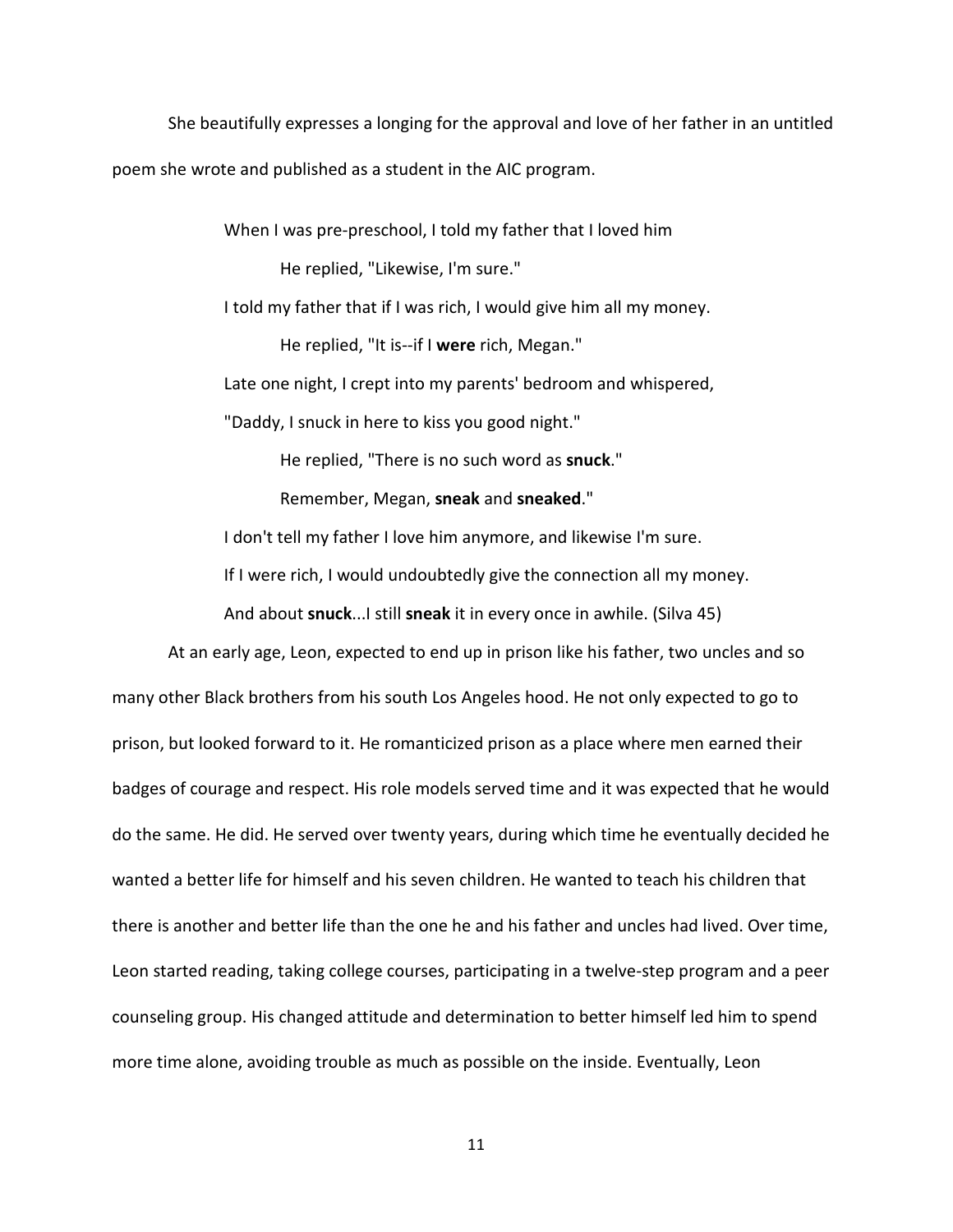discovered Arts-in-Corrections and through the program he discovered his talents as a song writer, playwright, actor and painter.

Leon co-wrote and acted in two plays, composed several rap songs and discovered his talent for drawing and painting as a student in the program. Since his release nearly four years ago, he has completed a novel, co-wrote and acted in a play and continues to write songs and paint--all of this while working a full time job to support his wife and several children. He talked about the satisfaction he receives from completing projects, and the importance of teaching his children that they too can do anything they set their mind to as long as they are willing to work hard and finish what they started.

"Arts-in-Corrections taught me above all else the importance of completing projects. I think one of the problems with young people today is that they don't finish what they start. They may get interested in something but often don't follow through. I was like that for most of my life. But not anymore. I've learned with the help of others, especially the art instructors, how satisfying it is to complete tasks and get better at my art in the process.

For example, I've worked hard to get better at my writing and drawing. I decided a few years ago to set myself a writing schedule. My goal is to write three pages a day. Some days I might be on a roll and complete ten pages, and other days maybe only one page gets written. But at least that is one more page than I had the day before. That's how I managed to write my first novel and it feels really good to have finished that project. I don't know if it is any good, but a few of my friends have read it and liked it. My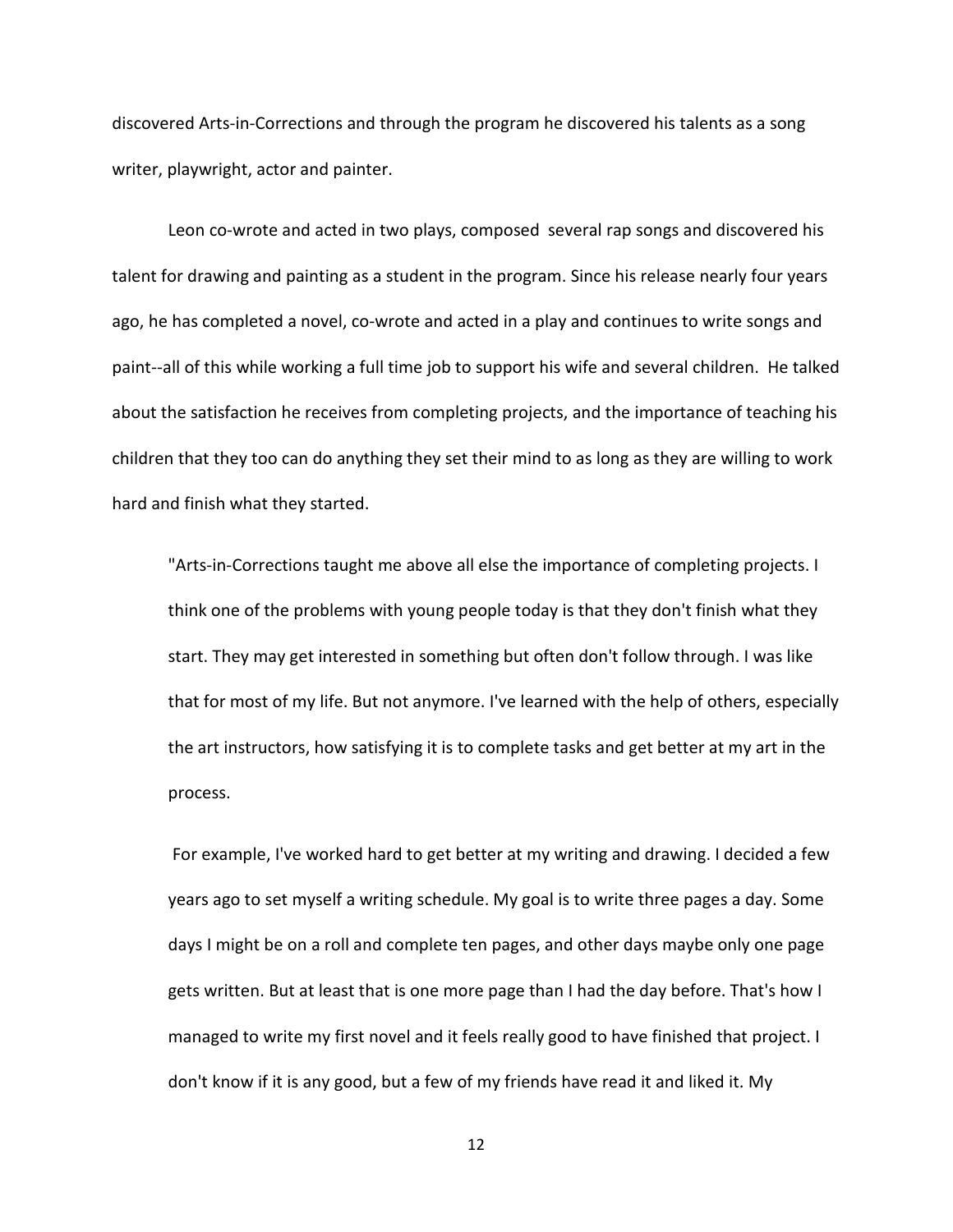satisfaction comes in knowing that I wrote a book. My children call me a writer and actor. They saw me in a play I co-wrote and after the show my little girl said, "daddy, you're an actor." It makes me feel good as a person and father and I'm forever grateful to the Arts-in-Corrections program for helping me to develop my talents and, more important, for teaching me how to work. (Leon. Personal interview. 3 October, 2010)

# **Doing Time**

Each of us struggles to live fulfilling lives no matter our circumstances. We search for meaning and strive each day to accomplish something, anything. In one sense, "we're all doing time," in the words of Bo Lozoff. He writes in his book of the same title that it's not the external trappings of our lives that set us free; rather the enduring qualities of courage, passion, kindness, discipline, self-esteem, honor, and respect. How we choose to use our time, whether we live in luxury or are locked away in prison, determines who we are and what we will become.

The ex-cons interviewed reported without exception that Arts-in-Corrections changed what it meant "to do time" as they worked at their art. You will recall that Jake described how art was meditation for him and it served to turn off the "monkey mind." Later in our conversation, he told me that he often would awake early in the morning with an idea or vision of what he wanted to create that day and then would proceed to work on the piece until it was done. In his words:

I could start early in the morning, seven o'clock, working on a sculpture and stop at seven that night, twelve hours later, and I would still be sitting in my boxer shorts at the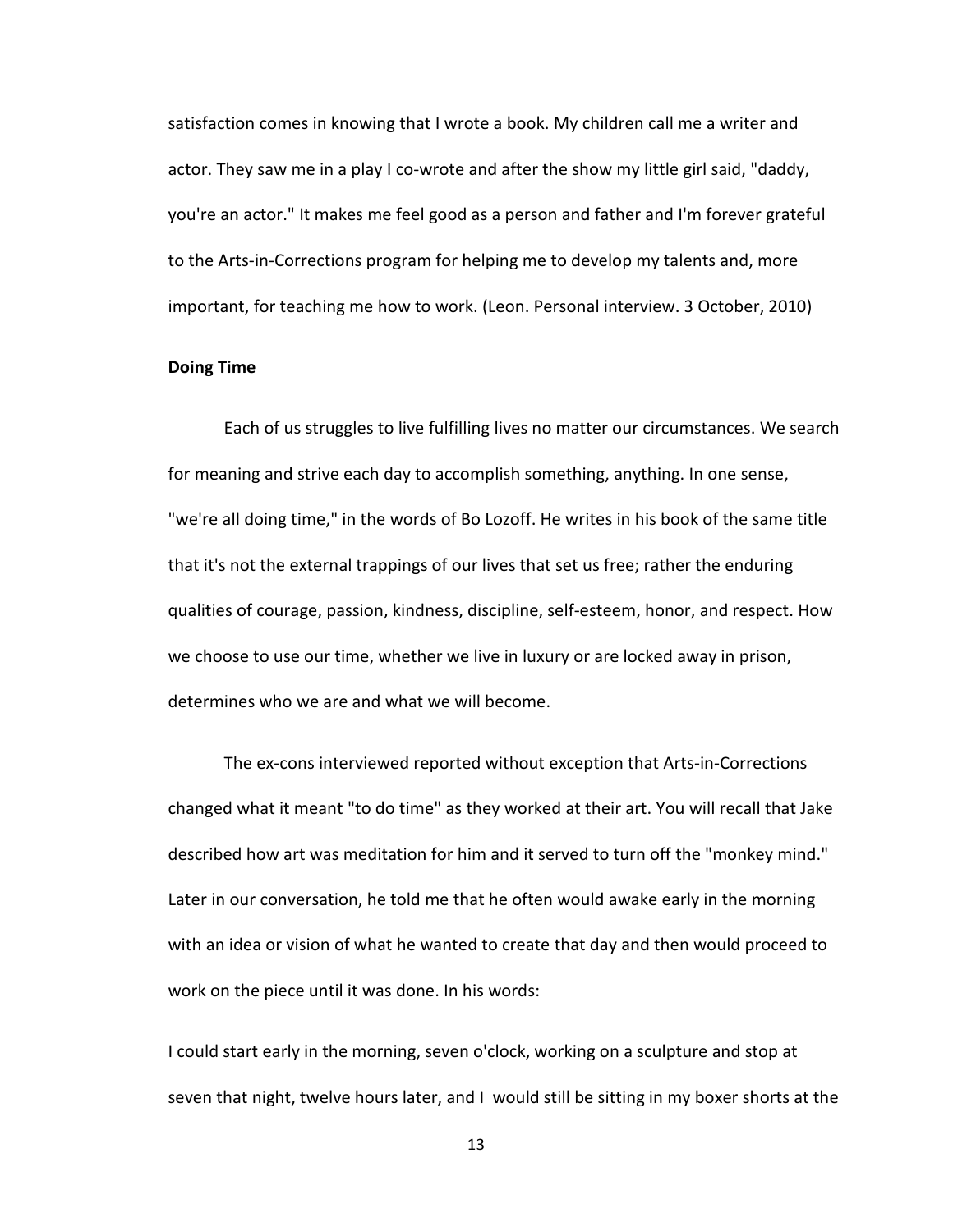table with a mess of soap or some other material, and I look at the time and say to myself, 'Man, I feel like I just work up'...because you have no concept of time. My body would be totally relaxed and I would feel good about what I had made that day." (Jake. Personal interview. 27 September 2008)

Others told similar stories as they worked on their music, wrote their stories and poems, or painted. They described how as artists they needed time to perfect their work, and time was the one resource they had in abundance. Ray mentioned that other inmates would tease him, saying "Ray, you're not going to have time to do your writing on the outside like you do in here, you'll have to get a real job." (Ray. Personal interview, 6 October 2008) They were right, he said. Even so, he sees himself as a writer and the writing program helped preserve his sanity. "The perception of time," observed Russ, "is a very important thing. You know, prison time can be a monster, it is oppressive. That changed for me while I was in my art classes, or working at my art in my cell. Time never went as fast as it did during those times when I was focused not on me, or my surroundings, but on my art." (Russ. Personal interview, 16 July 2008)

Chris spoke at length of how Arts-in-Corrections helped him do his time. "Oh yeah, I counted on going to classes and working on my art in the evenings and in my cell. It provided a space in which to escape daily prison life. When I was working on my art I didn't have to think about all the other stuff. It was just me and my art." (Chris. Personal interview, 16 August 2008) All agreed that Arts-in-Corrections helped to keep guys from getting into trouble.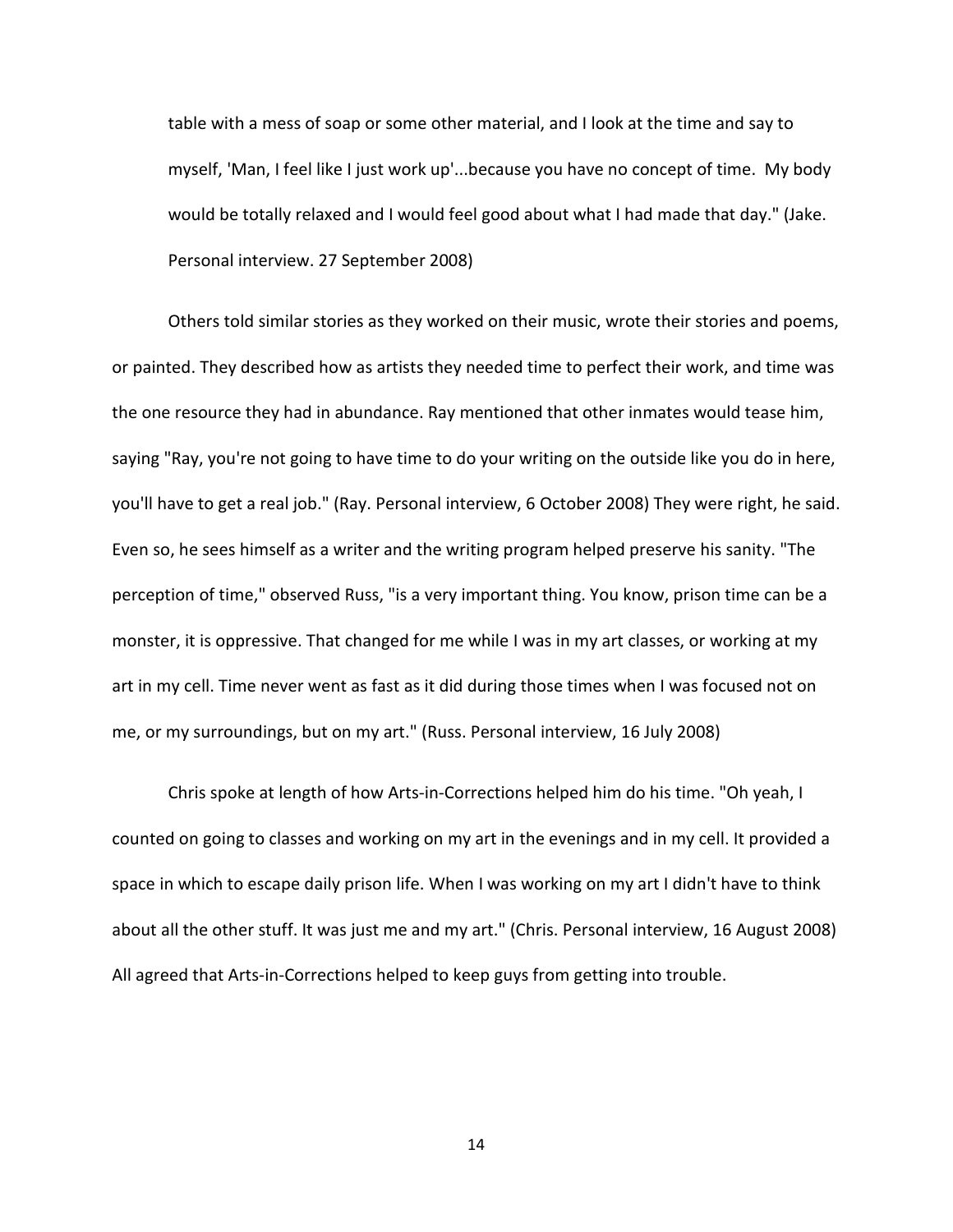The musicians spoke longingly about playing music together with their bands, practicing long hours to perfect their techniques and, in some cases, their song writing. James recalled that the music program felt like a

breadth of normalcy...because we were in this trailer (Soledad ) making fine music, Vivaldi and Bach and stuff and right outside, you could hear the clanking of the weight pile. It was right outside the door, and inside the trailer you are playing beautiful classical music...really fine music...you welcome the relief from the realities of prison life. (James. Personal interview, 20 October 2008)

#### **Creating a Safe Haven, Bridging the Racial Divide**

Prisons are dangerous places, made more so by overcrowding, racial segregation and gangs. An unwritten rule of prison life is that inmates are to hang with their own group--defined by racial, geographic and gang affiliations. The racial dynamic in prisons dictates that people of the same race band together to protect each other from predators. Simply put, race lines are stark and prison politics requires that inmates remain loyal to their own kind.

An exception to this rule may be found inside Arts-in-Corrections' classrooms and art studios. Those interviewed recalled that they found themselves working alongside men of different races, many for the first time in their lives. I observed this in my classroom visits as well. For example, the nine men in the San Quentin writing class were engaged in a lively, informed and thoughtful critique of that week's assigned reading. The men didn't always agree with one another, but they expressed their points of view with civility, mutual respect and even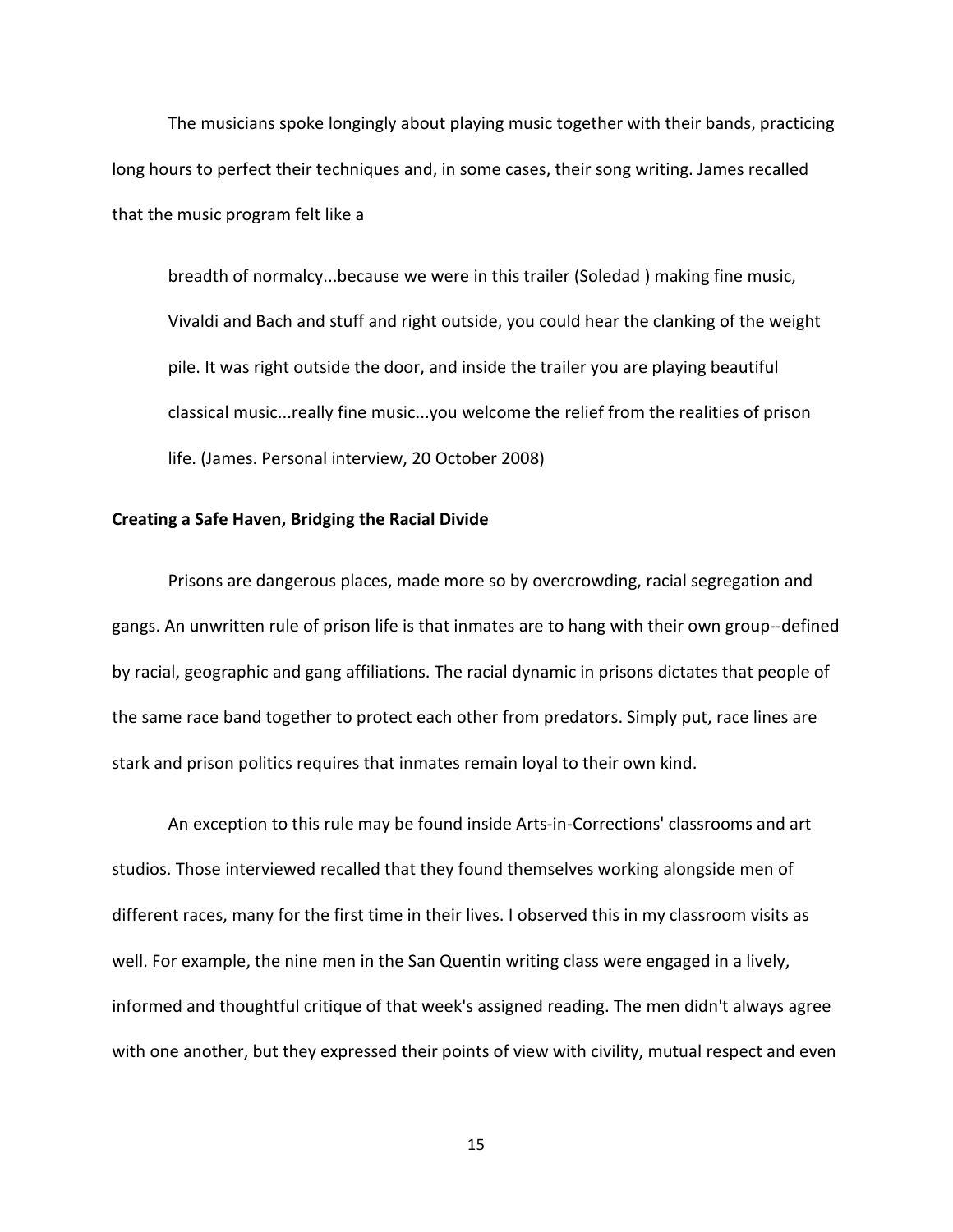humor. These men were African-American, Caucasian and Hispanic. Their love of writing bonded them despite their racial differences.

R. F. Gilliam, a student in the San Quentin writing program, wrote:

Once a week I sit at a table surrounded by the dregs of society; men banished to a grim Purgatory; men I didn't know three years ago. I sit with them and bare my soul through the words I've written, awaiting their judgment. These men are all convicted criminals, as am I, who have committed robberies, burglaries, and murder. I share my thoughts and creativity with them because they, like me, yearn to make something more of our existence. They dream of becoming more than the sum of their crimes, more than the labels they've become in the eyes of others. Even though these men are criminals I have discovered all of them are intelligent, thoughtful individuals with unique experiences and perspectives on the world we live in. Their voices are the ones you don't hear in polite society; their stories reveal the darkness and demons we all wrestle with, some more successfully than others. These men, who speak from experience of broken homes, abusive relationships, and of life lived on the gritty streets inhabited by gangbangers, drug addicts, hookers and hustlers have helped me to grow as a person, and to expand my horizons. Although they never ask it, I thank these men for their sharing, and it is with equanimity and humility they accept my praise as they struggle to become something more than they are, through writing, as do I. That's what this program means to me; a chance to redeem myself in the eyes of society, and in my own. (Personal letter, February 2009)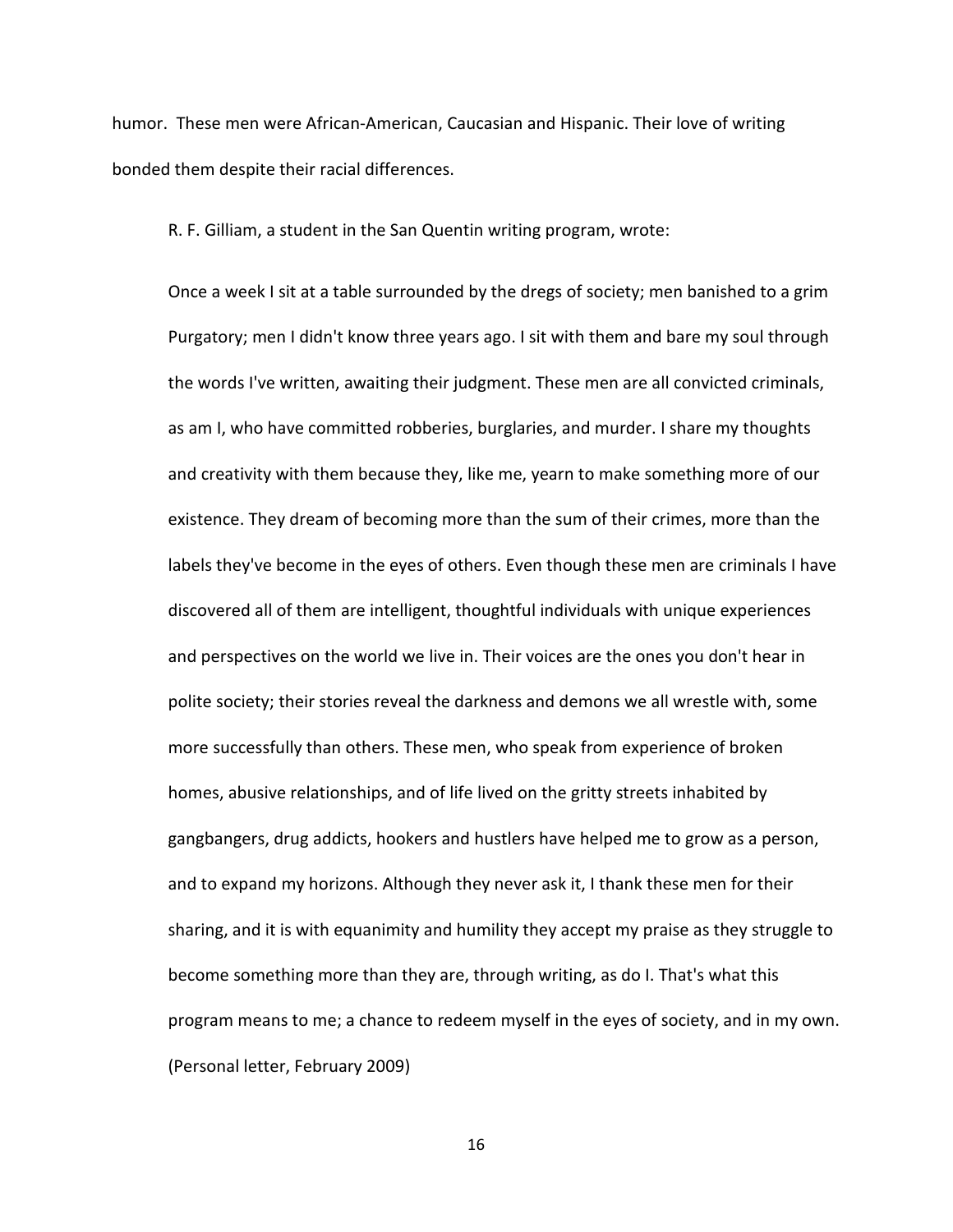James, Robert and Larry, Caucasian, African-American and Hispanic respectively, profoundly influenced one another through AIC despite their racial differences. Robert first took an interest in the guitar program while watching James build one. Robert in turn became the teacher to Larry who, to this day, considers Robert his greatest positive role model and friend. When asked about race and prison, Robert explained that

it is all about survival. You're thrown into prison at a young age and you quickly learn that you can't shake this guy's hand or sit in a certain part of the yard...it's very easy to get caught up in prison politics and racial divisions. The art program took me out of that scene. It showed me something different inside prison. It allowed me to communicate with people without being so conscious of their race or affiliation. (Robert. Personal interview, 31 October 2008)

Russ described it this way.

...in the AIC classroom we could sit and kick around ideas. When you're on the yard there's a certain mindset. As much as you think you can ignore it, that mindset permeates everything and everyone in prison. You just never know what's going to happen...but when you're in the art room, everybody's mindset is locked into doing their art, and offering help to the other guys. We can forget being the touch guy. You know, forget doing the rooster thing. It is safe to kick ideas around...'Hey, what about this lick [if you're a musician]? What colors did you mix together to get that scene in your painting? What, pastel?: Oh man, are you using a thesaurus when you're writing? How're you getting this--how are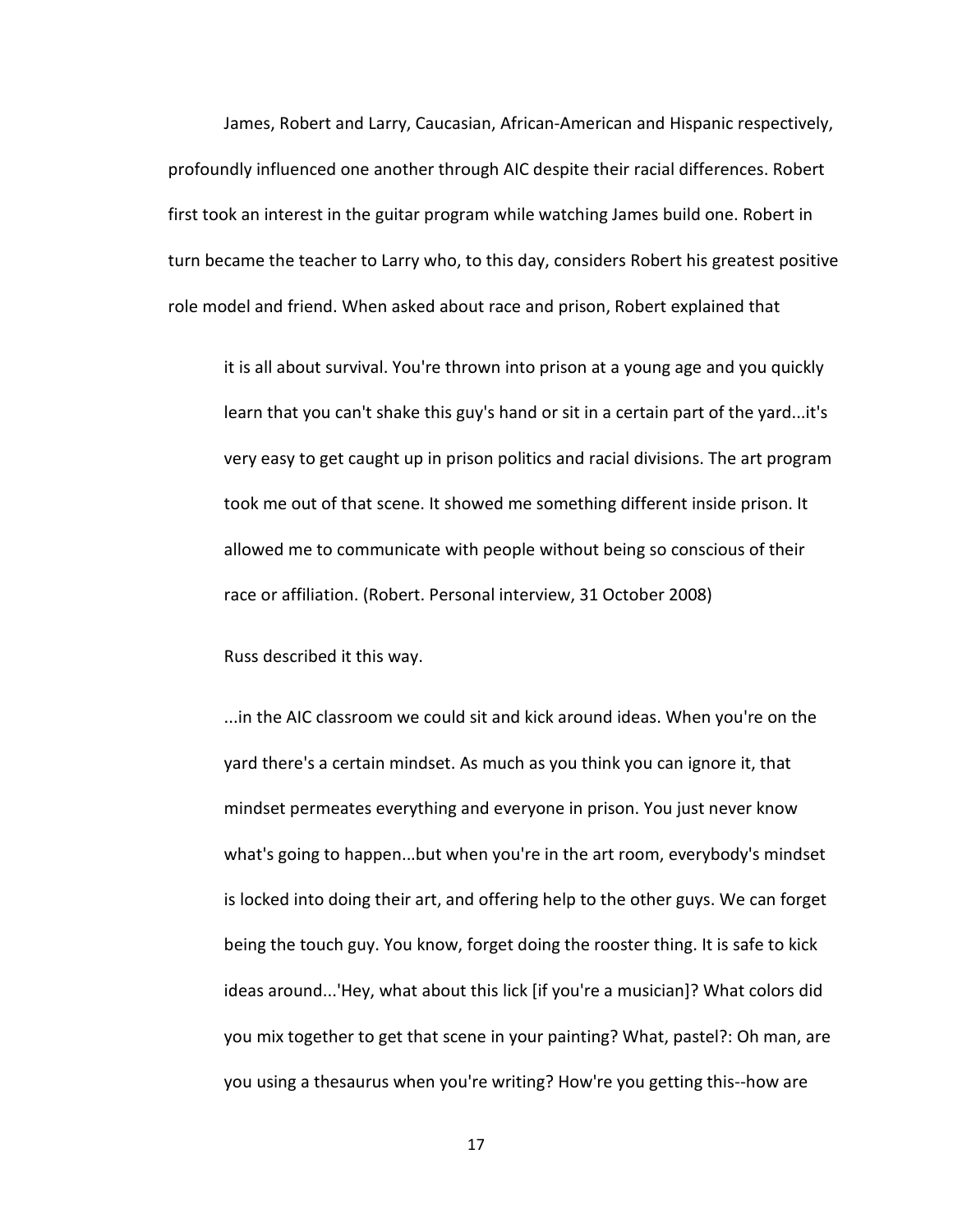you finding this stuff man? Of course you are in prison and you never know what's going to jump off, you never know. Still, locked in a classroom with the teachers and fellow artists...it's a beautiful thing. (Russ. Personal interview, 16 July 2008)

#### **Reconnecting with Family**

Children pay the price for their parents' crimes. The impact of incarceration on families is devastating and is a national family crisis. The rate at which women (many of whom are mothers) are incarcerated in this country has significantly increased since the 1970s. When a mother is incarcerated even for a short time, her children are placed in foster care. Some call this the "baby snatching era", resulting in the greatest separation of families since slavery.

Families, and especially children, must also deal with feelings of shame and social stigma. Imprisonment is not a reason for celebration, nor a reason to be proud. Many families do not tell even their closest friends about a relative's incarceration and often go to great lengths to protect the inmate's children from the consequences of revealing this family secret. There is compelling evidence that the incarceration of parent(s) often leads to a child's lowered self-esteem, depression, and anti-social behavior.

A few of the men interviewed spoke poignantly of how Arts-in-Corrections played an important role in helping them to remain connected with members of their families. Ray, for example, mentioned one inmate who told him, "You know what Ray? You're a blessing." When Ray asked why, the inmate answered, "because of you my grandmother is speaking to me again. When I sent the portrait of my daughter that you did for me to her for Mother's Day, it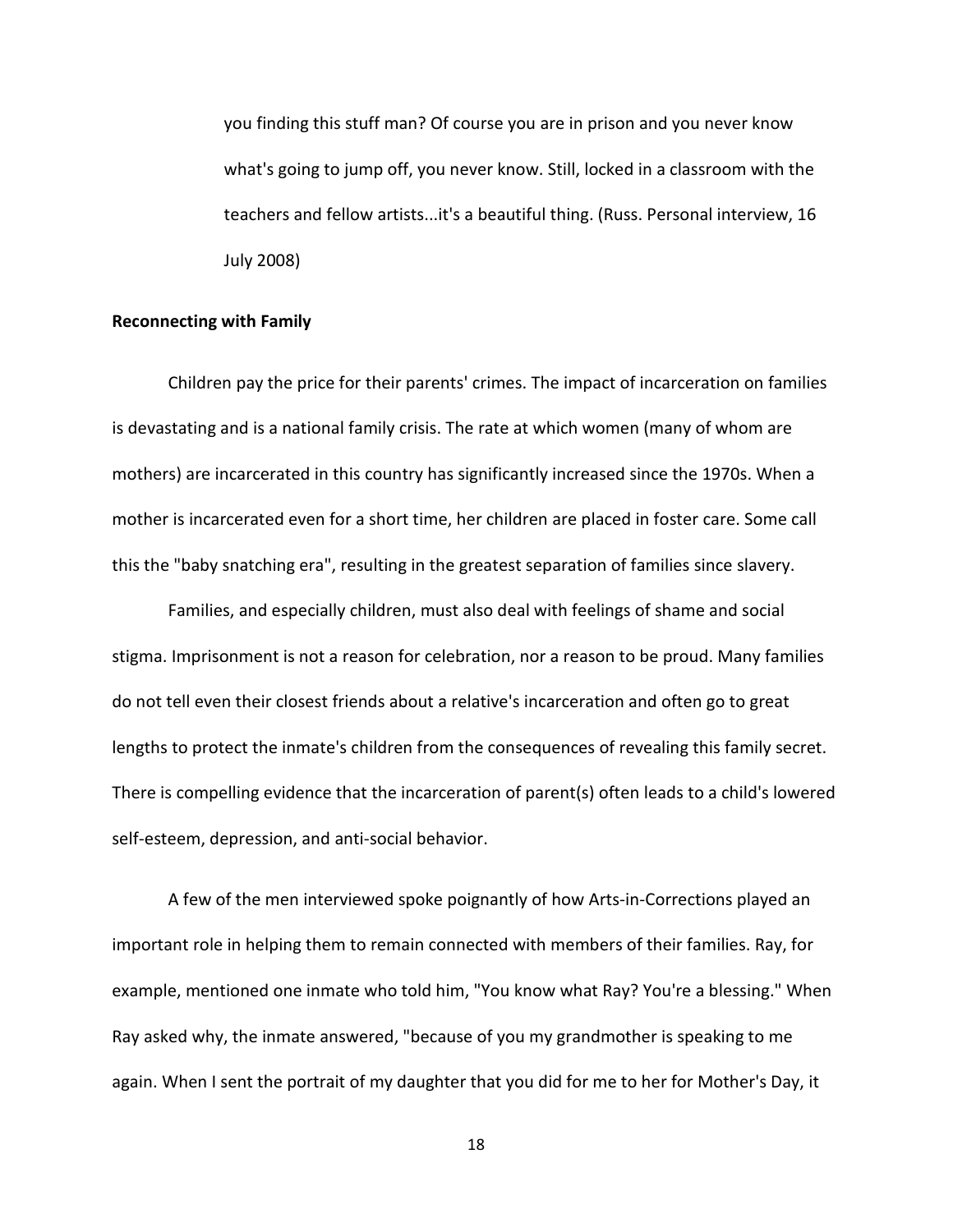softened her heart. She figured that my giving the picture to her showed that I really did care. You made it possible man." (Ray. Personal interview, 6 October 2008) Leon's children are benefiting from his dedication to writing, acting and painting. He is teaching his children by example that hard work and a passion for what you do pays dividends in enhanced self-esteem, confidence and a feeling of accomplishment. His children see him as an artist and not a convict. They are proud of him and he is able to tell them they, too, can be successful. He has a chance to break the generational cycle of incarceration in his family.

I had the opportunity to speak with Jake's and Robert's sons. They told me how their fathers' art served to open the channels of communication and was a source of pride. Robert described his family as "tight" and their communication remained open during his incarceration. His two boys were very young at the time of his arrest and conviction, and they were raised by his sister while he served his time.

What the Arts-in-Corrections program did, I think, is it gave me and my boys something to talk about in the visiting room...a topic of conversation other than the idle or awkward chit-chat you so often hear among families during visitation. We'd draw pictures on napkins and talk about fine art and my guitars and music. Because I was enrolled in other art courses, it wasn't just the guitars that we talked about. There was always something of interest that helped us to communicate and that made my boys proud of me...they could talk with their friends about how their dad made guitars and painted pictures...they showed their friends the guitars I made for them, and eventually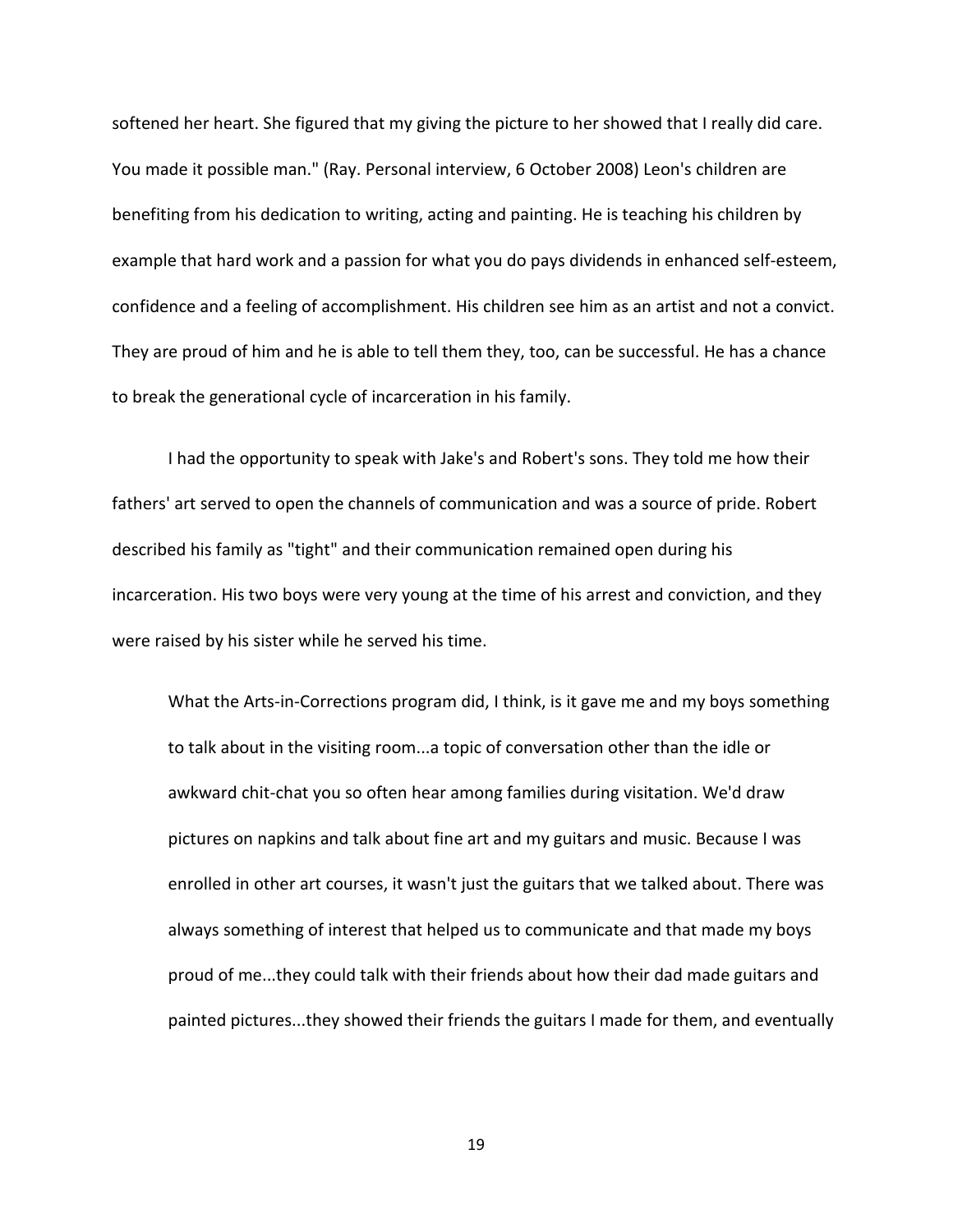they learned to play as well. They tell me it helped erase the stigma of having their father in prison. (Robert. Personal interview, 13 October 2008)

Today, Robert's boys are young adults who learned to play on their father's first hand-made guitar. Robert's son, Tony, recalled that he "fell in love with playing the guitar through my dad's program. Before then I didn't have an interest in music. It changed my life and now I'm a musician and artist like my dad. Talking with dad about his art classes and what he was learning. It made it easier for me and my brother while he was in prison. I'm really proud of what my dad accomplished." (Tony. Personal interview, 13 October 2008)

# **Rehabilitation**

You will recall that Cole decided at some point during his incarceration to change the direction of his life. He turned to Buddhism, enrolled in college courses, and discovered his talents as a painter and writer through Arts-in-Corrections. Cole believes every prison yard is filled with three types of convicts. He argues that there are those "who refuse to change and continue to engage in violence, criminal behavior, and drug abuse; those who want to change, and are making use of what meager programs are available; and, a larger group who are in the middle, who are easily influenced by whichever of the other two groups happen to be the dominant factor on the yard. Since fear is a highly motivating factor, the muddle in the middle tends toward disruption and chaos." (Personal letter. 9 September 2010) Cole and so many of the men and women who participated in Arts-in-Corrections clearly chose the path of selfimprovement and change. They are proof that rehabilitation is possible and should be given every opportunity to take the path of discovery and redemption.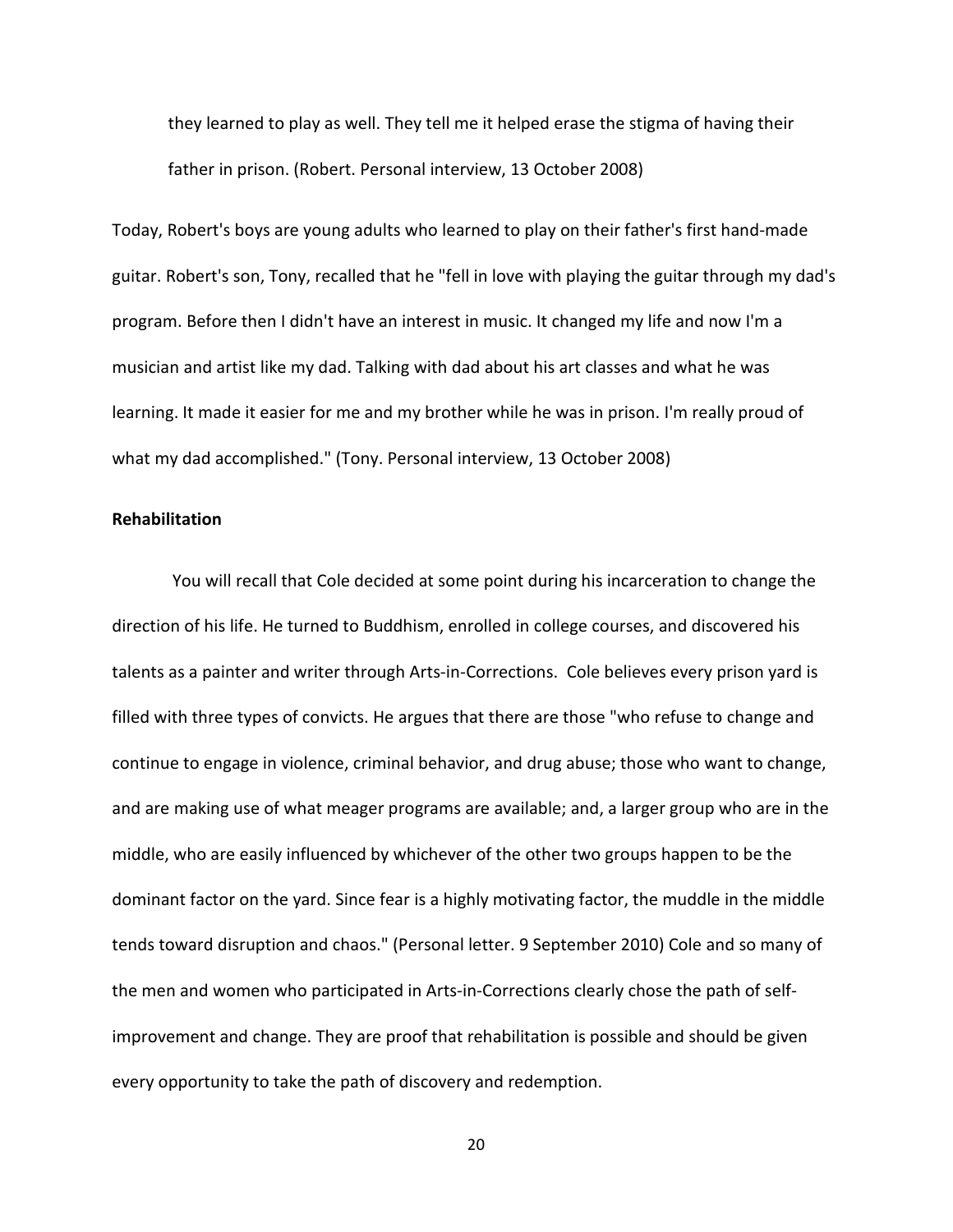There are those who say that prisons are for punishment, and in fact, California's penal code states, "The purpose of incarceration is punishment." However, it is fairer to say that the purpose of incarceration is to protect public safety, and the method California chooses to accomplish this is punishment. For the past thirty years, California has aggressively practiced the toughest sentencing laws in the nation, and ensured that its prisons are institutions of punishment rather than of rehabilitation. What this led to is a system bursting at the seams, housing inmates at two hundred-eighteen percent (218%) capacity, and foundering in a wash of seventy percent (70%) recidivism. Treatment programs are rare, and where they do exist, they do so in an atmosphere not conducive to success.

Ironically, rehabilitation was added to the California Department of Corrections title in 2005, at a time when significant budget reductions and a reorganization negatively impacted Arts-in-Corrections and other educational programs. In 2010, Artist Facilitators lost their jobs to further budget cuts, effectively eliminating AIC altogether. In addition, seven hundred teachers who taught inside California's thirty-three prisons were laid-off, and significant reductions were made to vocational training and drug and alcohol treatment programs. In the thirty years that we have been tough on crime we have required little or nothing of inmates; they can simply sit in their cells or hang out on the yard if they choose. Where is the rehabilitation in that?

Arts-in-Corrections awakened the art spirit in thousands of convicts in its thirty year run, and in the process helped them to acquire skills and knowledge and, most important, to develop self-confidence, esteem, and a new identity as an artist and not just as a convict. The men and women in this study are examples of how art can lead to redemption and a healed